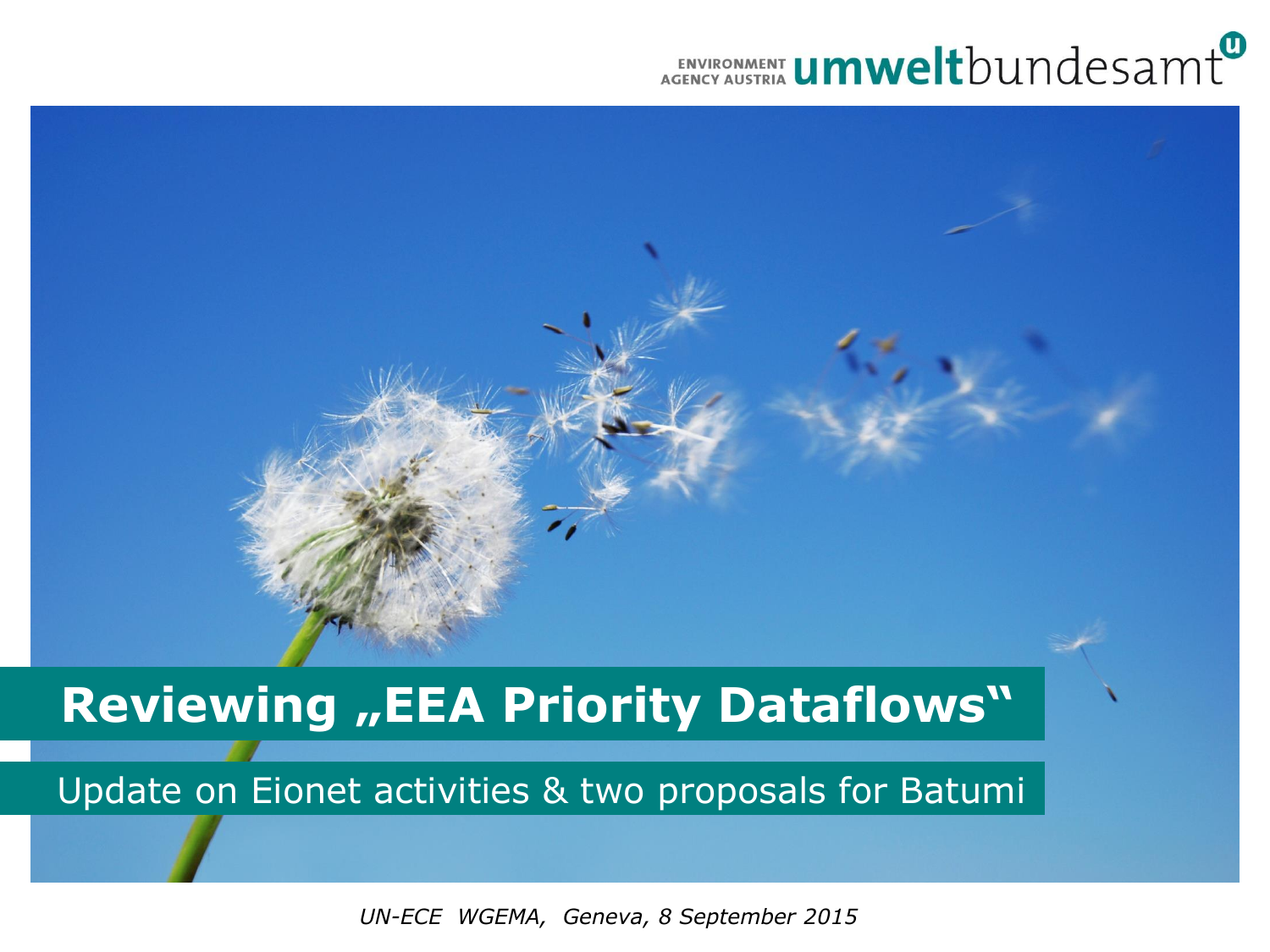### **"Priority Dataflow" Reporting to EEA**

- $\blacksquare$  has been useful since 2000 for EEA/Eionet NFPs = national reporting co-ordinators for improving national reporting performance by focusing on agreed priority tasks
- $\blacksquare$  the "soft" benchmarking of completeness & timeliness of reporting based on  $\circledcirc \circledcirc \circ/ \circledcirc \circ/ \circledcirc / \circledcirc$  can be easily explained also to non-expert decision-makers
- Working group of NFPs and EEA is undertaking a joint review/update of the dataflow benchmarking system
- **Review of essential policy-relevant data and reporting** processes for implementing the Multiannual Work Programme 2014-2018
- Update Proposal to NFP Group (October 2015) and EEA Management Board (November 2015)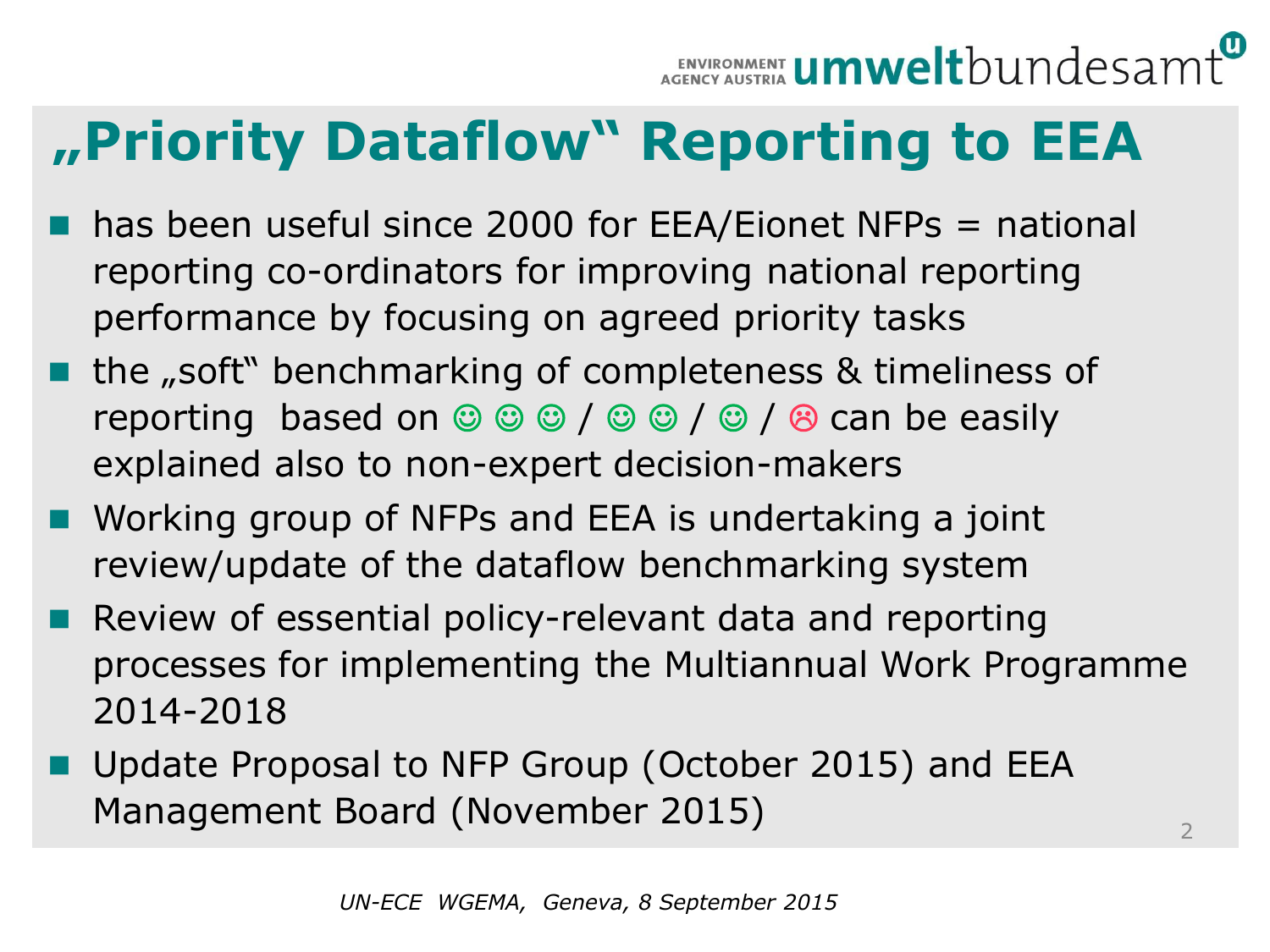## **Current proposal of review group**

- Maintain a limited set of probably 19 "priority dataflows" (among 86 more closely assessed existing reporting obligations) to focus NFP attention on key reporting tasks
- **Maintain the familiar**  $\circledcirc \circledcirc / \circledcirc \circledcirc / \circledcirc$  **presentation:**

| <b>Generic logic</b>                                    | Scoring (0-3) ('smiley') |
|---------------------------------------------------------|--------------------------|
| i. No data reported                                     |                          |
| ii. Some data reported                                  |                          |
| iii. Reported data received by the reporting deadline   |                          |
| and/or meeting minimum criteria concerning format,      |                          |
| completeness                                            |                          |
| iv. Data was received by the reporting deadline, in the |                          |
| required format and passing pre-defined quality checks  |                          |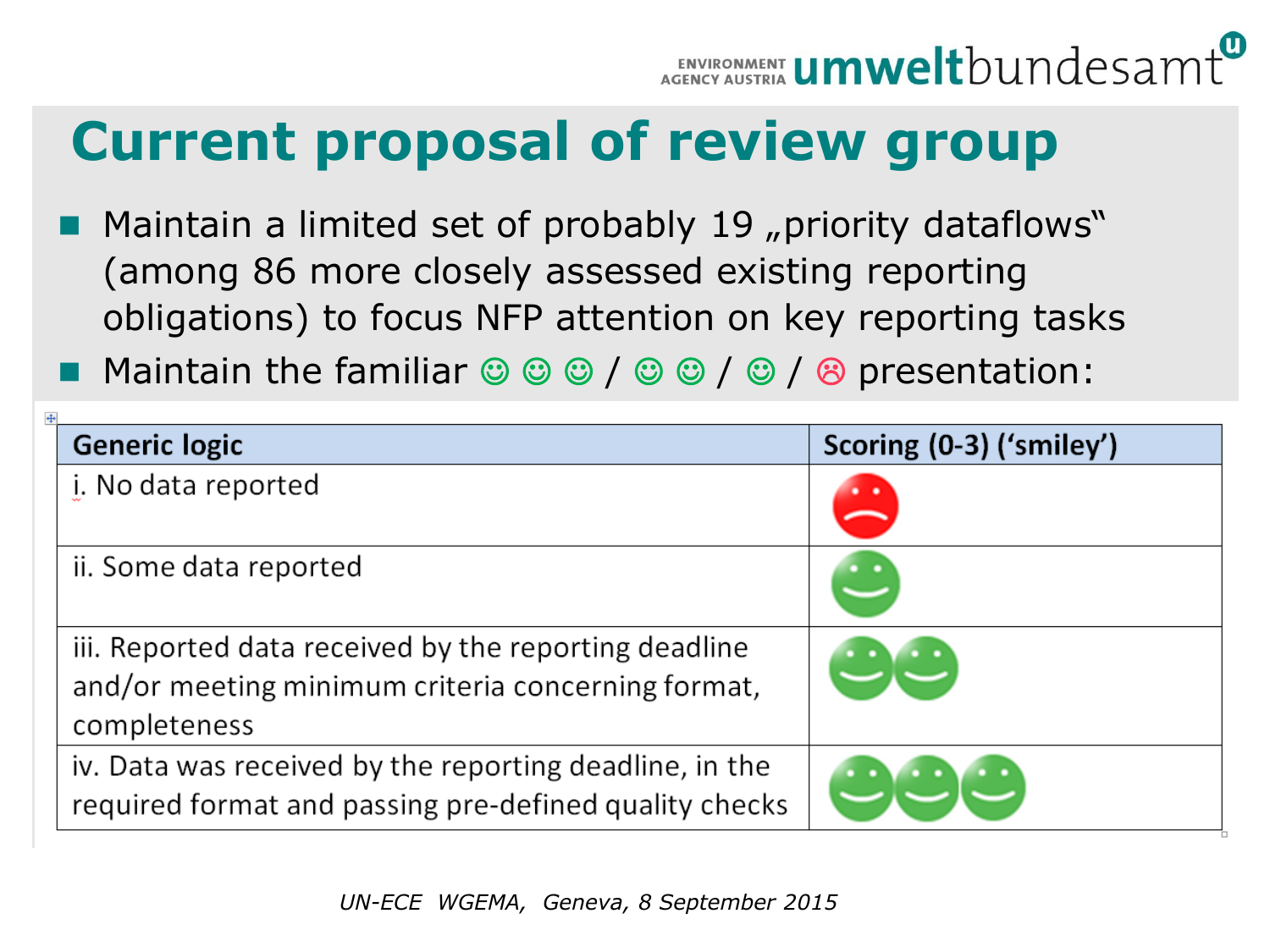# **Ranking criteria for priority dataflows**

For providing policy-relevant information, they are effectively used in EEA indicators;

- used in regular EEA assessment reports for state of the environment reporting (e.g. SOER, Air Quality report, GHG trends and projections, Noise report, State of Water, etc);
- formally and regularly provided by EEA to other EU institutions for use in their assessment products (e.g. ESTAT sustainable development indicators etc.);
- used for official EU reporting obligations to international conventions (e.g. EU submissions to UNFCCC, Convention on Biological Diversity etc)
- essential for implementing the EEA Multiannual Workprogramme 2014-2018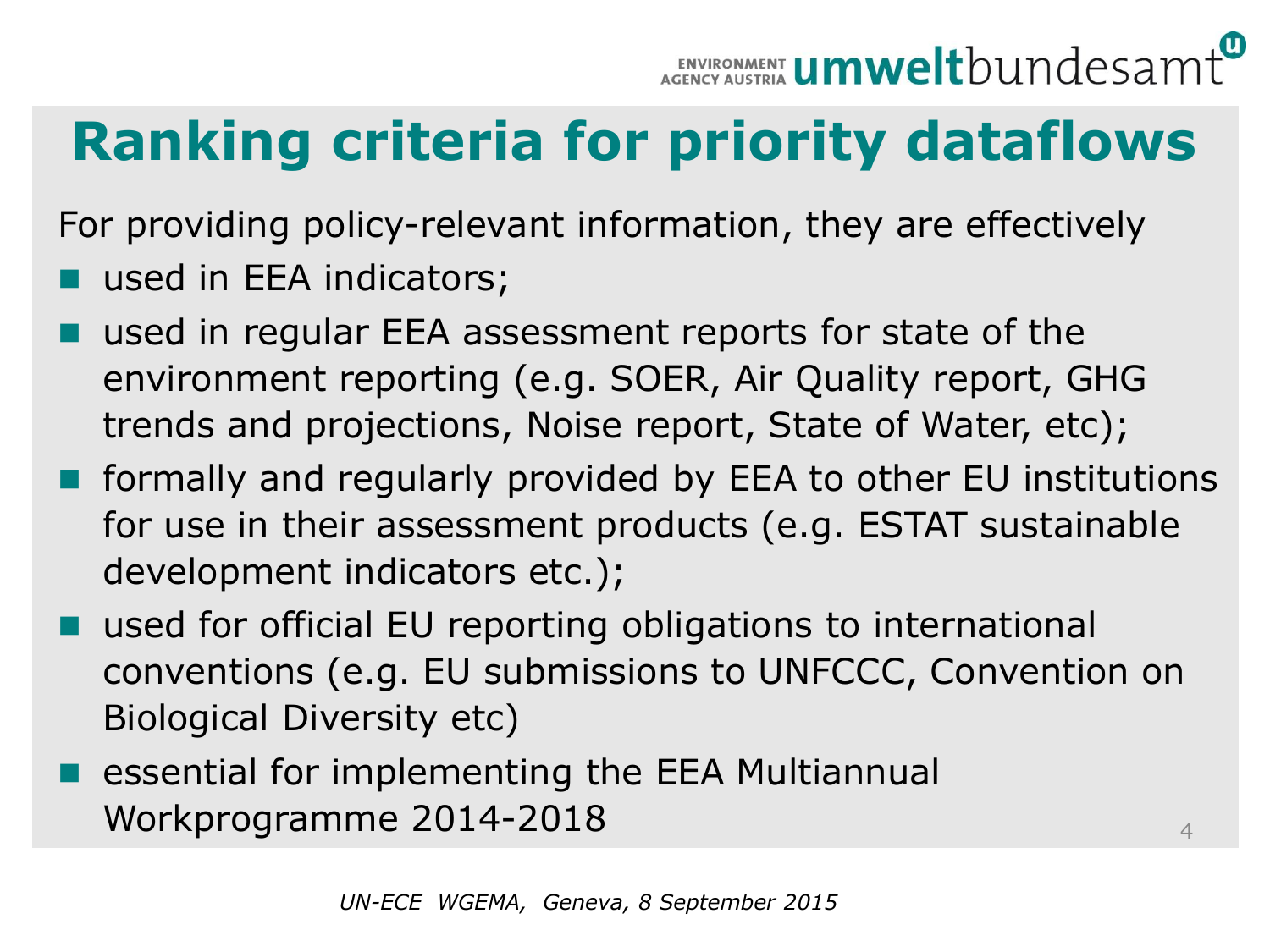

#### **Thematic areas covered (1)**

| <b>Strategic</b><br>Area | <b>Theme</b>                   | <b>Instrument</b>                                                        | <b>Obligation</b>                                                                        | <b>Current</b><br>PDF?<br>$(2014-15)$ |
|--------------------------|--------------------------------|--------------------------------------------------------------------------|------------------------------------------------------------------------------------------|---------------------------------------|
| SA 1.1                   | Air pollution<br>(emissions)   | <b>CLRTAP</b>                                                            | Air emission annual data reporting<br>(CLRTAP/EMEP)                                      | Y                                     |
| SA 1.1                   | Air pollution<br>(air quality) | <b>Air Quality Directive IPR</b>                                         | (E1a) Information on primary validated<br>assessment data - measurements<br>(Article 10) | Y                                     |
| SA 1.1                   | Air pollution<br>(air quality) | Air Quality Directive IPR                                                | (E2a) Primary up-to-date assessment<br>data                                              | Y                                     |
| SA 1.1                   | <b>Noise</b>                   | <b>Environmental Noise</b><br><b>Directive</b>                           | Strategic noise maps (DF4-8)                                                             |                                       |
| SA 1.2                   | Industrial<br>pollution        | <b>E-PRTR regulation</b>                                                 | E-PRTR data reporting                                                                    | Y                                     |
| SA 1.3                   | Climate change<br>mitigation   | Greenhouse gas<br><b>Monitoring Mechanism</b><br>(MMR)                   | Greenhouse gas inventories (MMR)                                                         | Y                                     |
| SA 1.3                   | Climate change<br>mitigation   | Greenhouse gas<br><b>Monitoring Mechanism</b><br><b>Regulation (MMR)</b> | Approximated greenhouse gas<br>inventories                                               |                                       |
| SA 1.3                   | Climate change<br>mitigation   | Greenhouse gas<br><b>Monitoring Mechanism</b><br><b>Regulation (MMR)</b> | <b>GHG projections</b>                                                                   | 5                                     |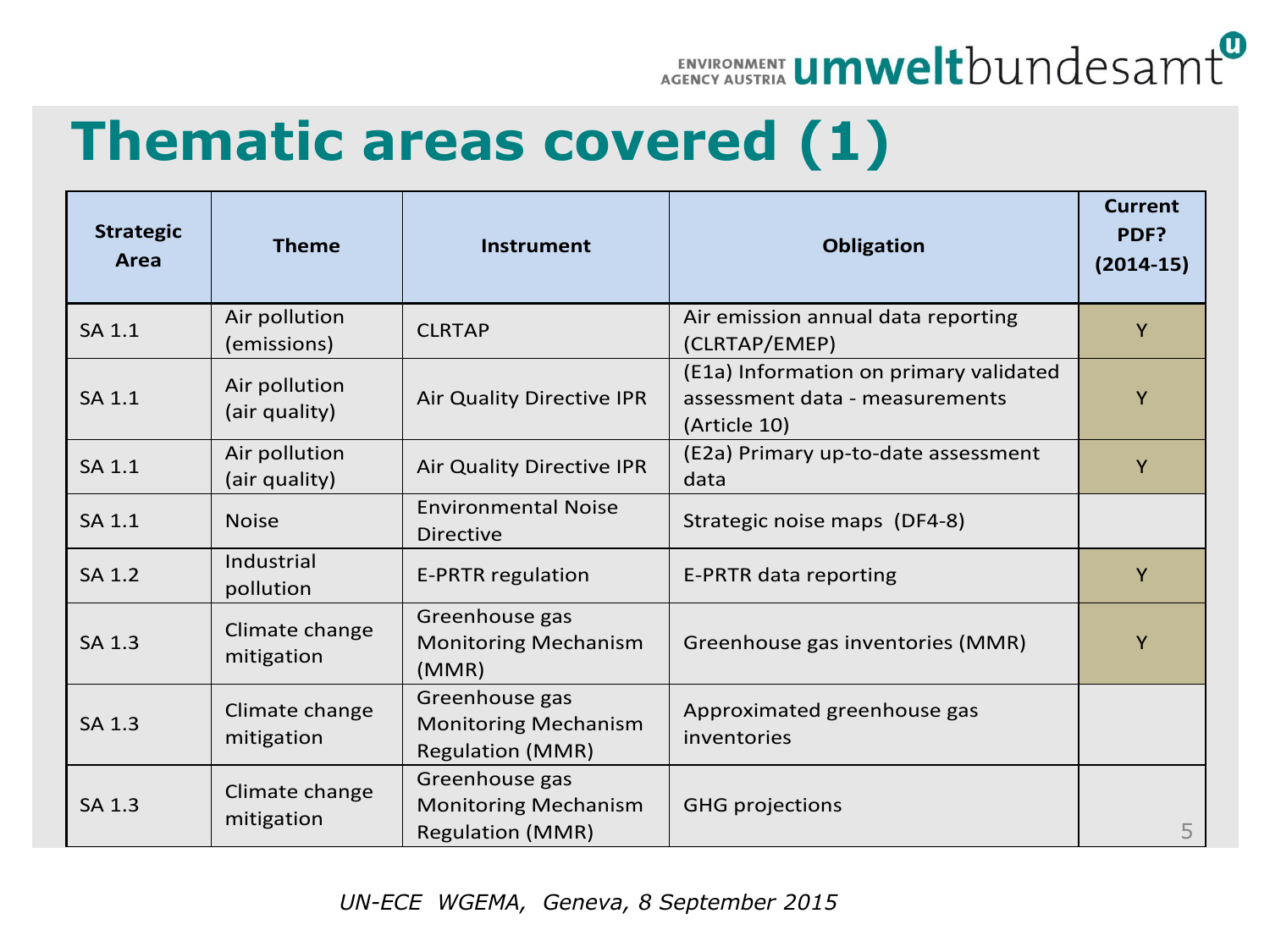

#### **Thematic areas covered (2)**

| <b>Strategic</b><br>Area | <b>Theme</b>  | <b>Instrument</b>                               | <b>Obligation</b>                                                                                                                                                                               | <b>Current</b><br>PDF?<br>$(2014-15)$ |
|--------------------------|---------------|-------------------------------------------------|-------------------------------------------------------------------------------------------------------------------------------------------------------------------------------------------------|---------------------------------------|
| SA 1.5                   | Water         | <b>Bathing Water Directive</b><br>$-2006/7/EC$  | Bathing Water Directive - Identification<br>of Bathing Waters - Article 13.1 and<br>Bathing Water Directive - Monitoring<br>and Classification - Article 13.2 to<br>identify scope of reporting |                                       |
| SA 1.5                   | Water         | <b>EEA AWP</b>                                  | WISE SoE water quality, merged<br>dataflow (WISE 4) combining the old<br>WISE SoE Rivers, lakes and<br>Groundwater (EWN 1-3)                                                                    | Y                                     |
| SA 1.5                   | Water         | <b>EEA AWP</b>                                  | WISE SoE - Water Quantity (WISE 3 -<br>former EWN4)                                                                                                                                             | Y                                     |
| SA 1.5                   | Water         | Urban Waste Water<br><b>Treatment Directive</b> | Urban Waste Water Treatment<br>Directive - Implementation - Article<br>15.4                                                                                                                     |                                       |
| SA 1.5                   | Water         | <b>Water Framework</b><br><b>Directive</b>      | Water Framework Directive - River<br>Basin Management Plans - Article 13                                                                                                                        |                                       |
| SA 1.6                   | <b>Marine</b> | <b>EEA AWP</b>                                  | EEA AWP, Marine Data (ME-1) +<br>Biological data in TC waters (WISE-2)                                                                                                                          | Y                                     |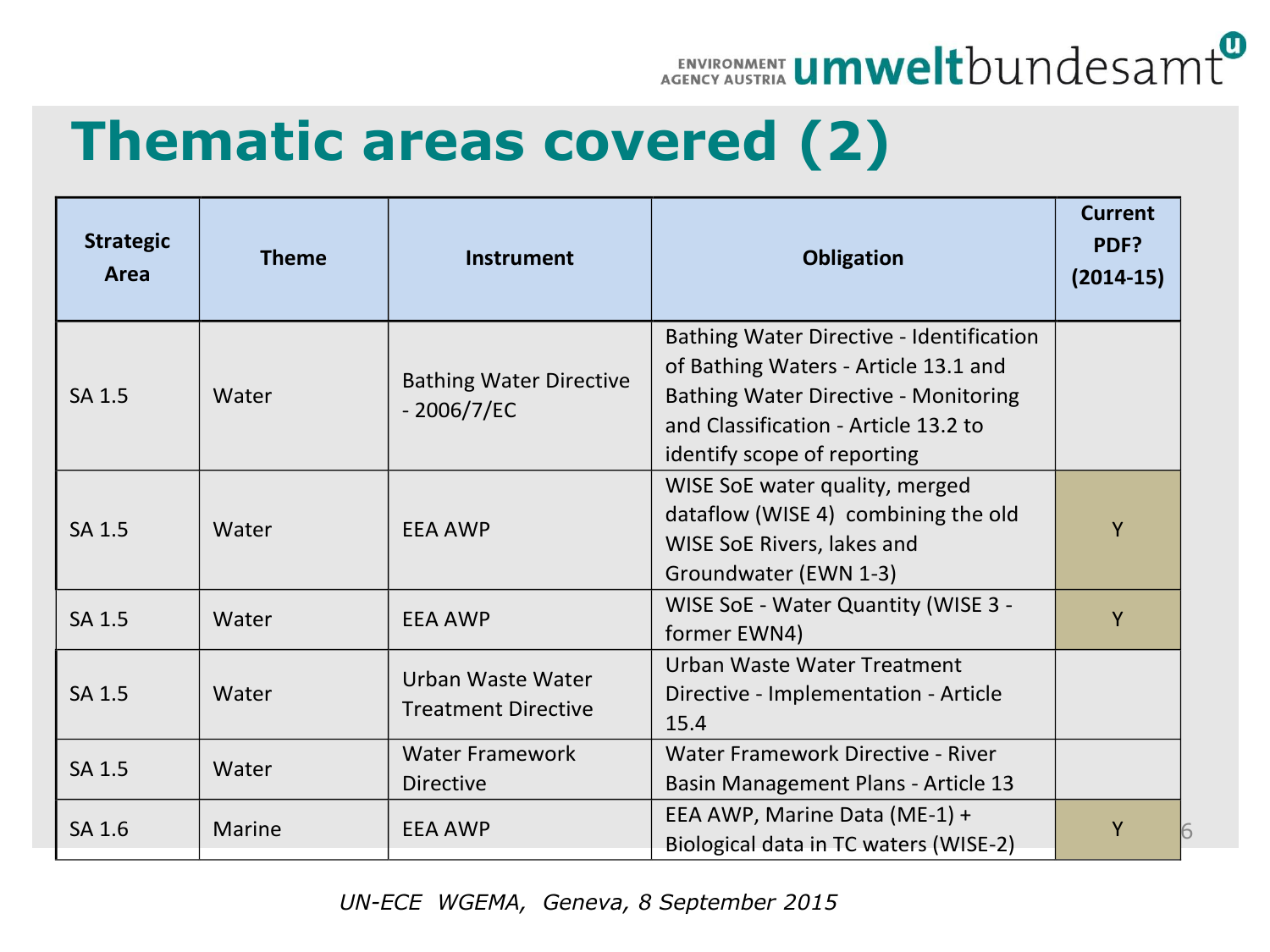

#### **Thematic areas covered (3)**

| <b>Strategic</b><br>Area | <b>Theme</b>        | <b>Instrument</b>                                | <b>Obligation</b>                                                                               | <b>Current</b><br>PDF?<br>$(2014-15)$ |
|--------------------------|---------------------|--------------------------------------------------|-------------------------------------------------------------------------------------------------|---------------------------------------|
| SA 1.7                   | Biodiversity        | <b>Bern Convention</b>                           | <b>Emerald Network</b>                                                                          |                                       |
| SA 1.7                   | Biodiversity        | <b>Birds &amp; Habitats</b><br><b>Directives</b> | Information on Natura 2000 sites<br>(SPAs, Birds Directive); (SCIs/SACs,<br>Habitats Directive) |                                       |
| SA 1.7                   | <b>Biodiversity</b> | <b>Birds Directive</b>                           | Progress/implementation report<br>(Article 12, Birds Directive)                                 |                                       |
| SA 1.7                   | <b>Biodiversity</b> | <b>EEA AWP</b>                                   | Nationally designated areas (CDDA-1)                                                            | Y                                     |
| SA 1.7                   | <b>Biodiversity</b> | <b>Habitats Directive</b>                        | <b>Report on Implementation Measures</b><br>(Article 17, Habitats Directive)                    |                                       |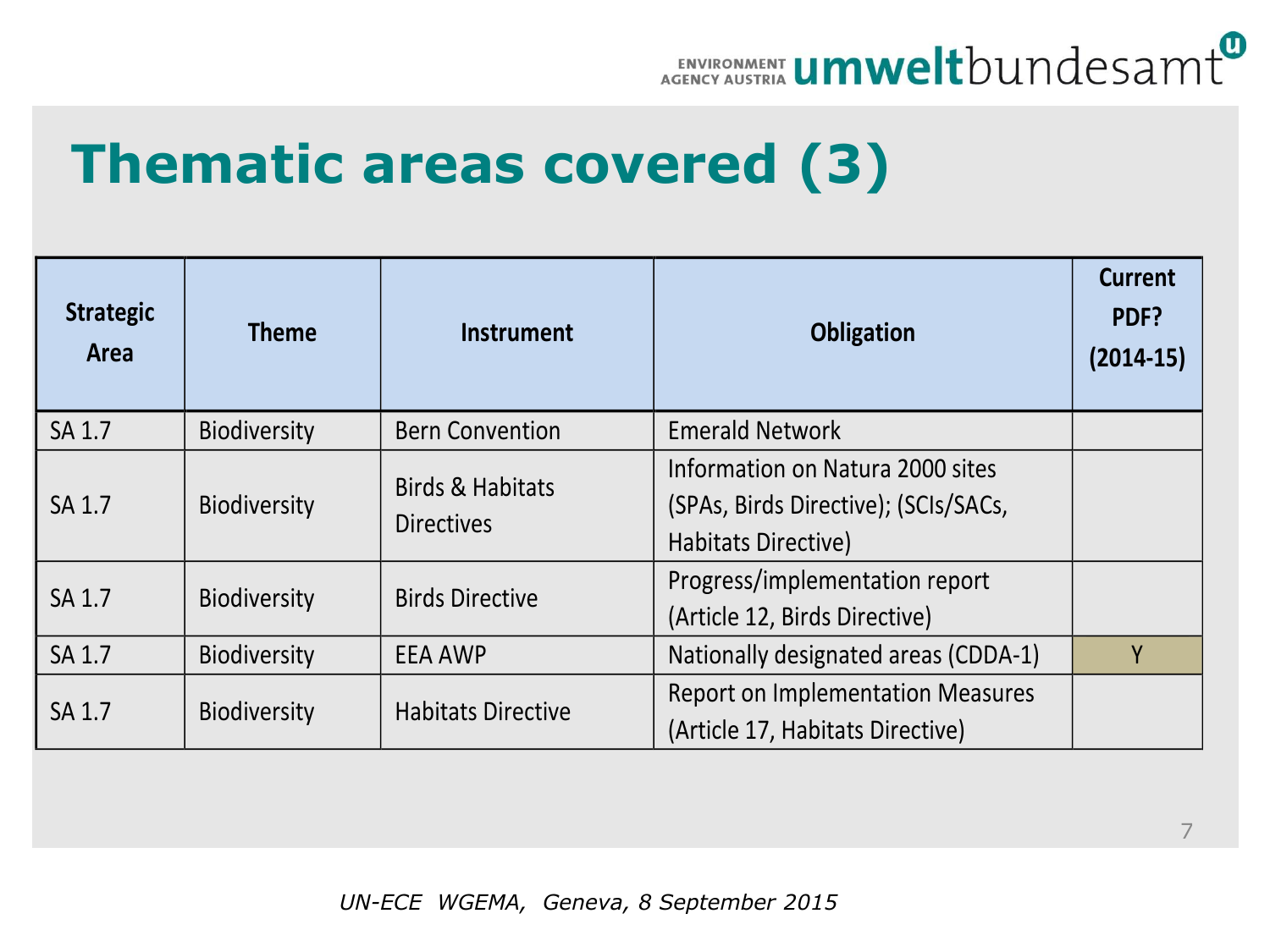### **EEA/Eionet vs UN-ECE process**

- Parallel processes with some overlaps, but unrealistic to reasonably merge in the short-term
- EEA/Eionet Priority Dataflows mainly driven by EU legal obligations (even if this was NOT a selection criterium)
- Not all themes/obligations relevant outside EU/EEA area
- No key themes outside specific EEA data collection mandates (eq waste  $\rightarrow$  ESTAT, chemicals  $\rightarrow$  ECHA)
- Conclusion (since both processes have their own logic):  $\rightarrow$  finalise both current processes separately
	- $\rightarrow$  explore synergies/streamlining later (next update 2018-?)
- **Explore for Batumi broadening of country participation on** main themes "air quality" and "green growth indicators"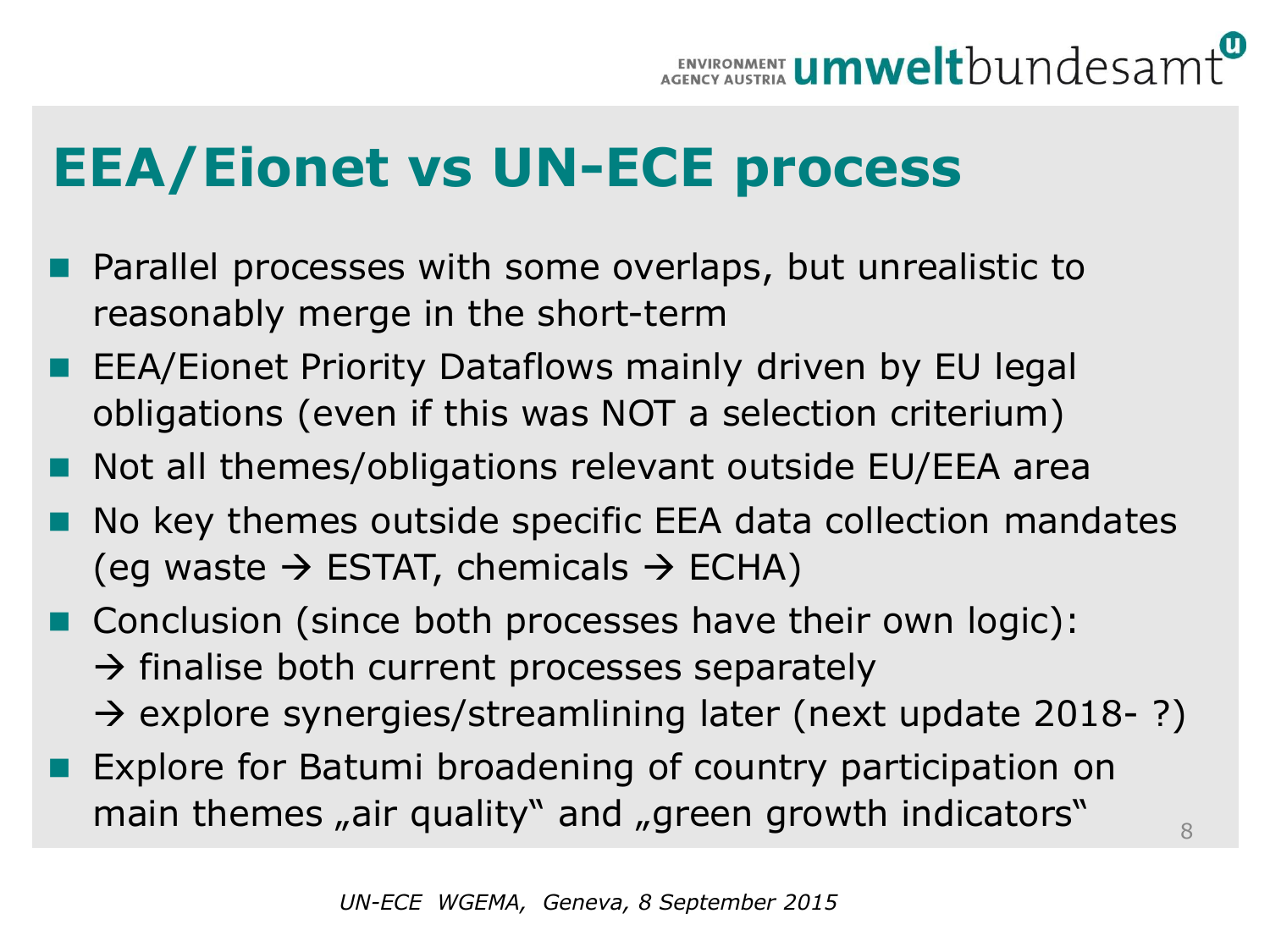## ENVIRONMENT **UMWelt**bundesamt

## **Air Quality - UNEP-Live**

http://uneplive.unep.org/theme/index/2#.Ve1XmWz77IU

Air Quality-Health-Climate Change

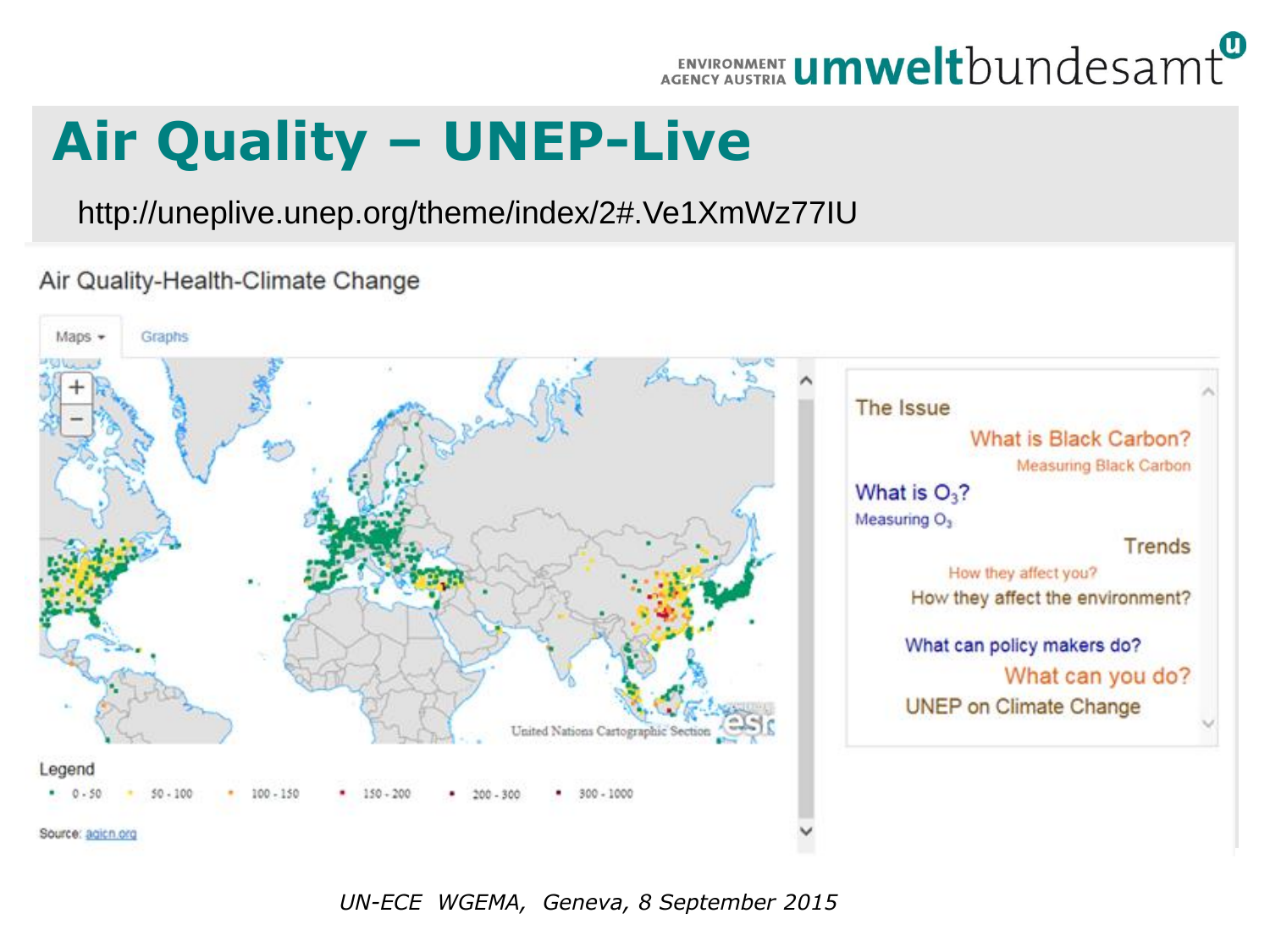#### Air Quality-Health-Climate Change



Source: agicn.org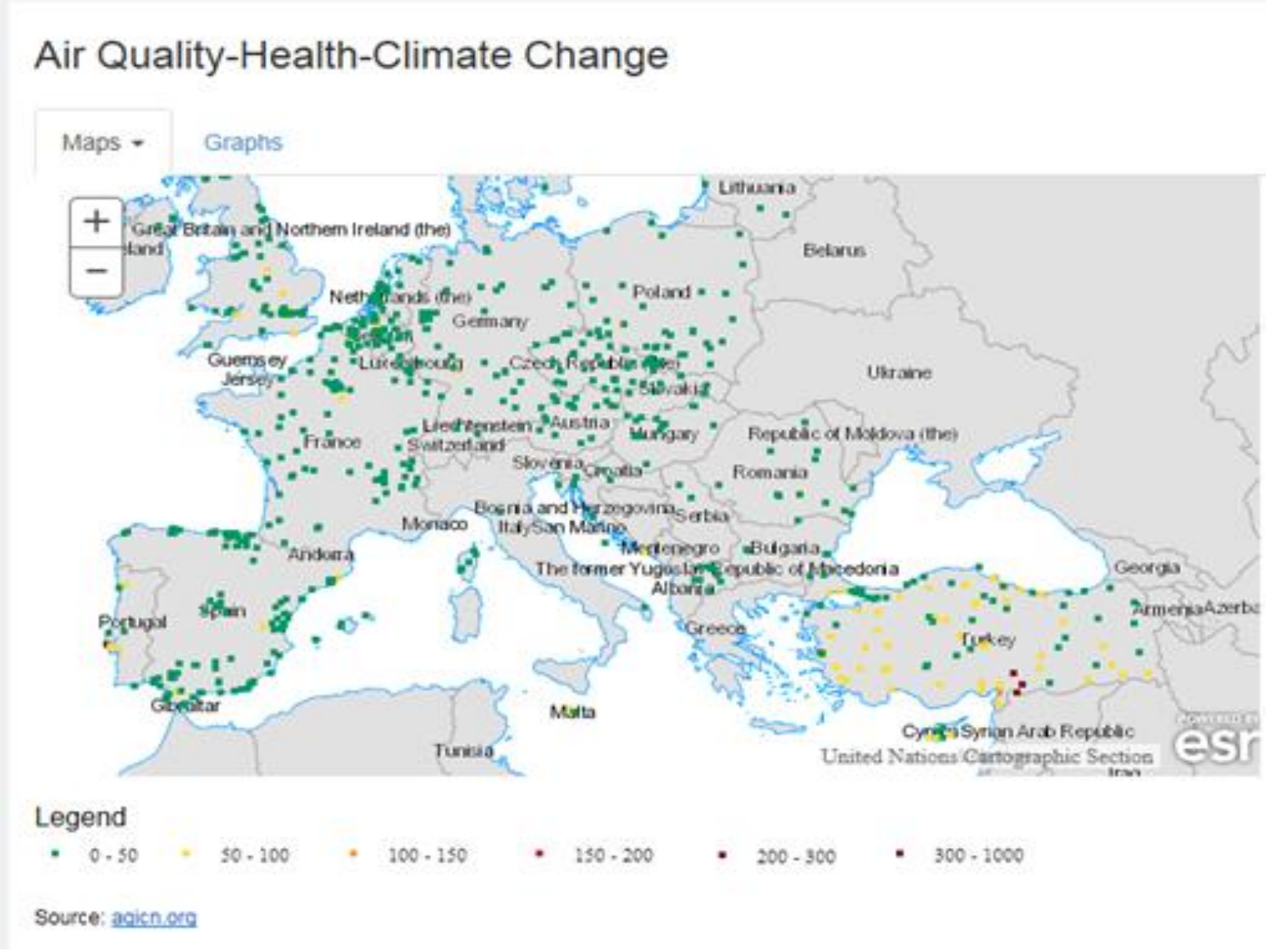#### Air Quality-Health-Climate Change



Source: agicn.org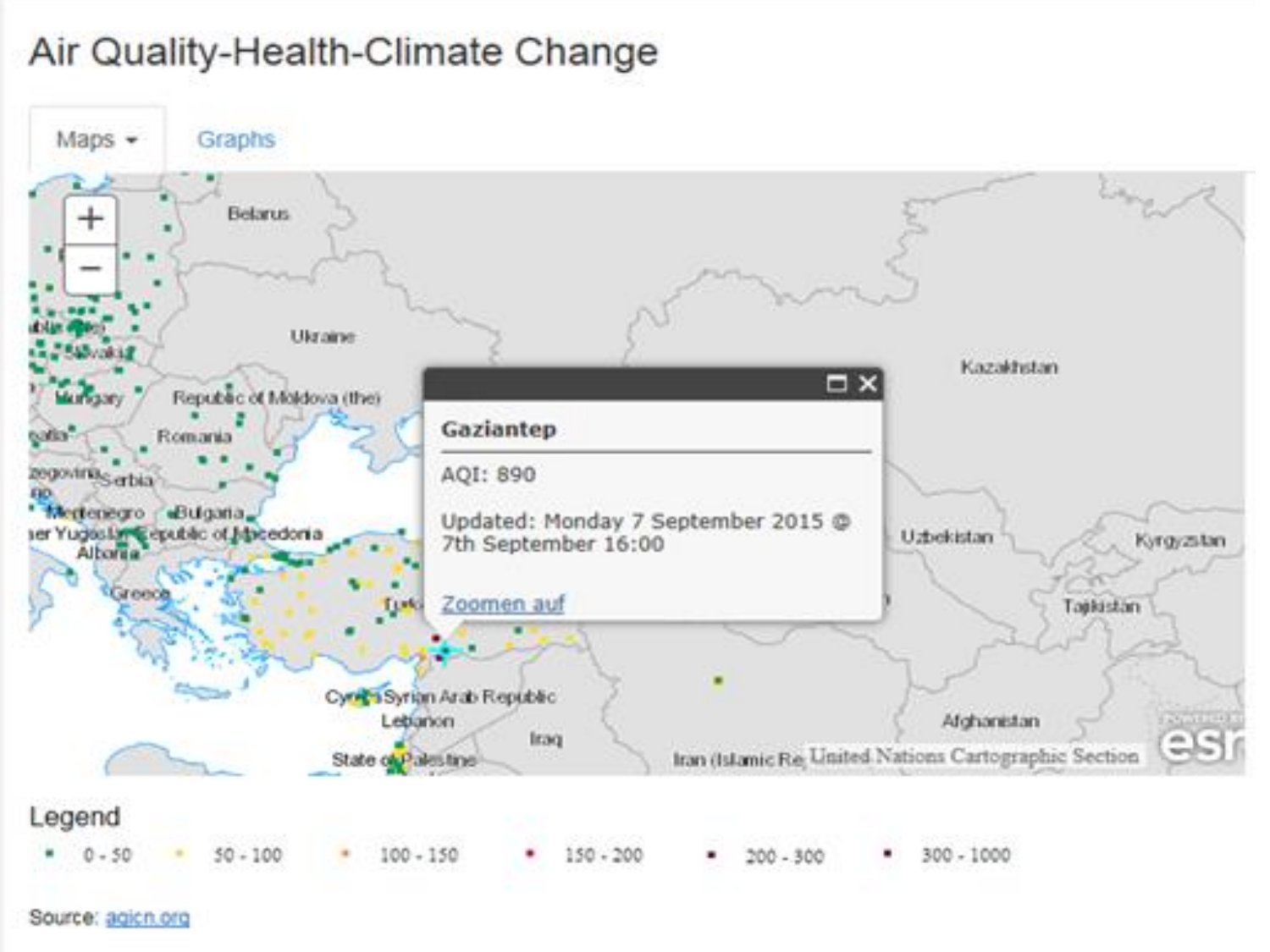#### Air Quality-Health-Climate Change



Source: agicn.org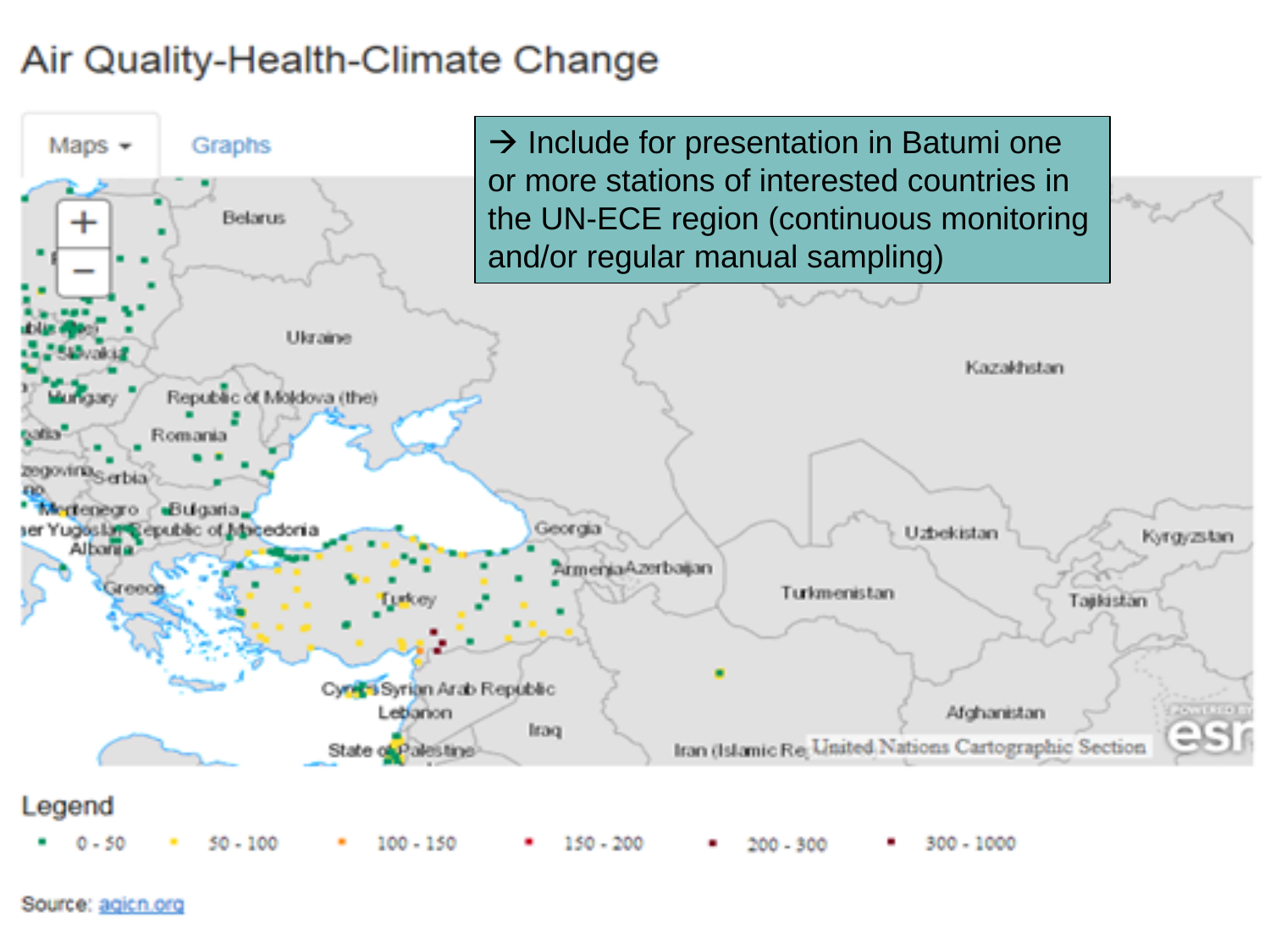### ENVIRONMENT **Umwelt**bundesamt

 $\begin{array}{c|c|c|c|c} \hline \multicolumn{1}{|c|}{-} & \multicolumn{1}{c|}{\mathbf{x}} \end{array}$ 

#### **OECD green growth indicator database**



Legend:

E Estimated value

Data extracted on 07 Sep 2015 20:59 UTC (GMT) from OECD.Stat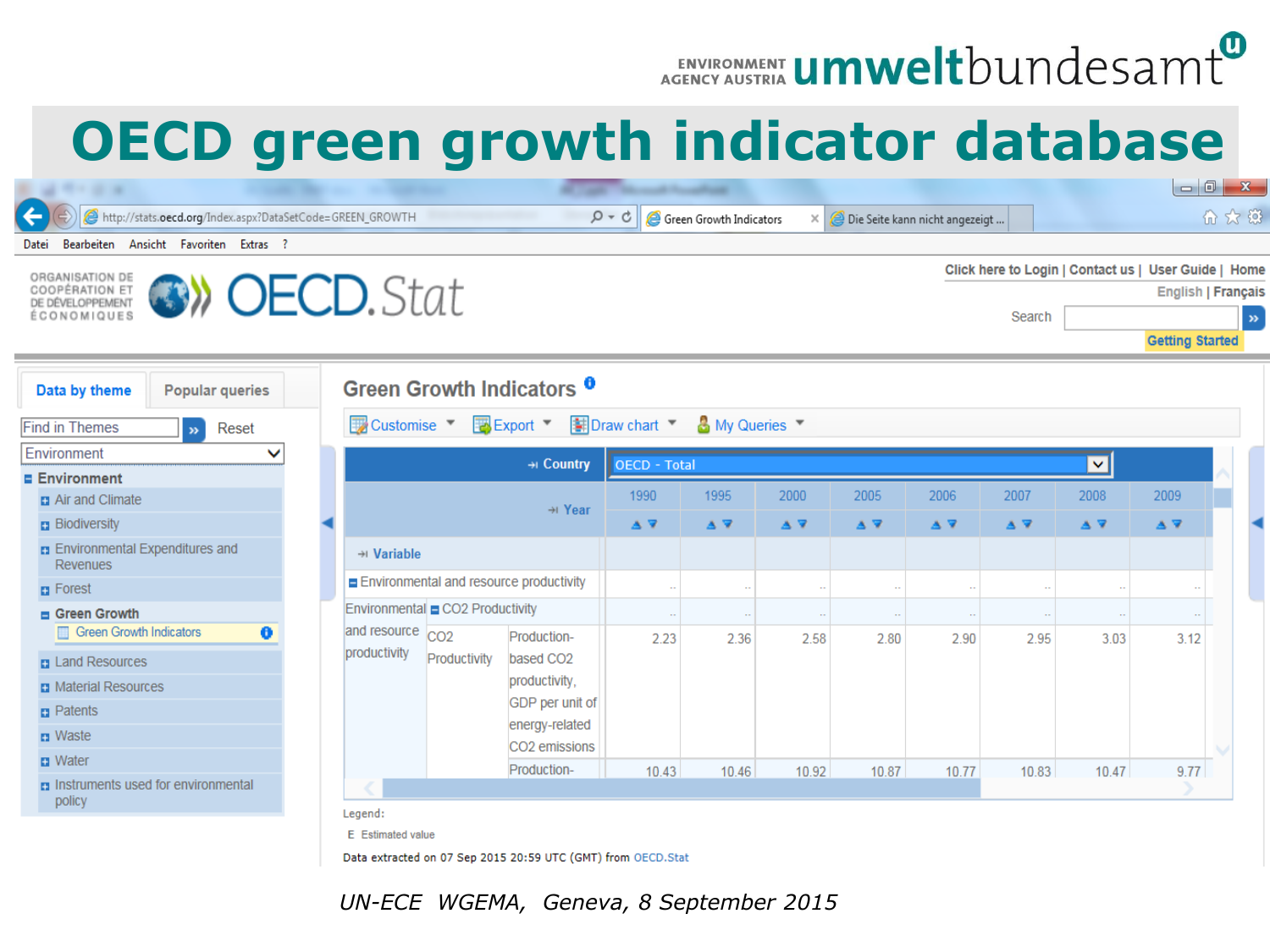# ENVIRONMENT **Umwelt**bundesamt

#### **OECD green growth indicator database**

 http://stats.oecd.org/ Index.aspx?DataSet Code=GREEN\_GROWTH

 Expand OECD green growth indicator database with data from further interested non-OECD countries in the UN-ECE Region

| Luxembourg                                                                  |  |
|-----------------------------------------------------------------------------|--|
| Mexico                                                                      |  |
| <b>Netherlands</b>                                                          |  |
| <b>New Zealand</b>                                                          |  |
| Norway                                                                      |  |
| Poland                                                                      |  |
| Portugal                                                                    |  |
| <b>Slovak Republic</b>                                                      |  |
| Slovenia                                                                    |  |
| Spain                                                                       |  |
| Sweden                                                                      |  |
| Switzerland                                                                 |  |
| <b>Turkey</b>                                                               |  |
| <b>United Kingdom</b>                                                       |  |
| <b>United States</b>                                                        |  |
| <b>OECD America</b>                                                         |  |
| <b>OECD Asia Oceania</b>                                                    |  |
| <b>OECD - Europe</b>                                                        |  |
| <b>OECD - Total</b>                                                         |  |
| World                                                                       |  |
| <b>Non-OECD Member Economies</b>                                            |  |
| <b>Brazil</b>                                                               |  |
| China (People's Republic of)                                                |  |
| Colombia                                                                    |  |
| India                                                                       |  |
| Indonesia                                                                   |  |
| Latvia                                                                      |  |
| <b>Russia</b>                                                               |  |
| South Africa                                                                |  |
| BRIICS economies - Brazil, Russia, India, Indonesia, China and South Africa |  |
|                                                                             |  |